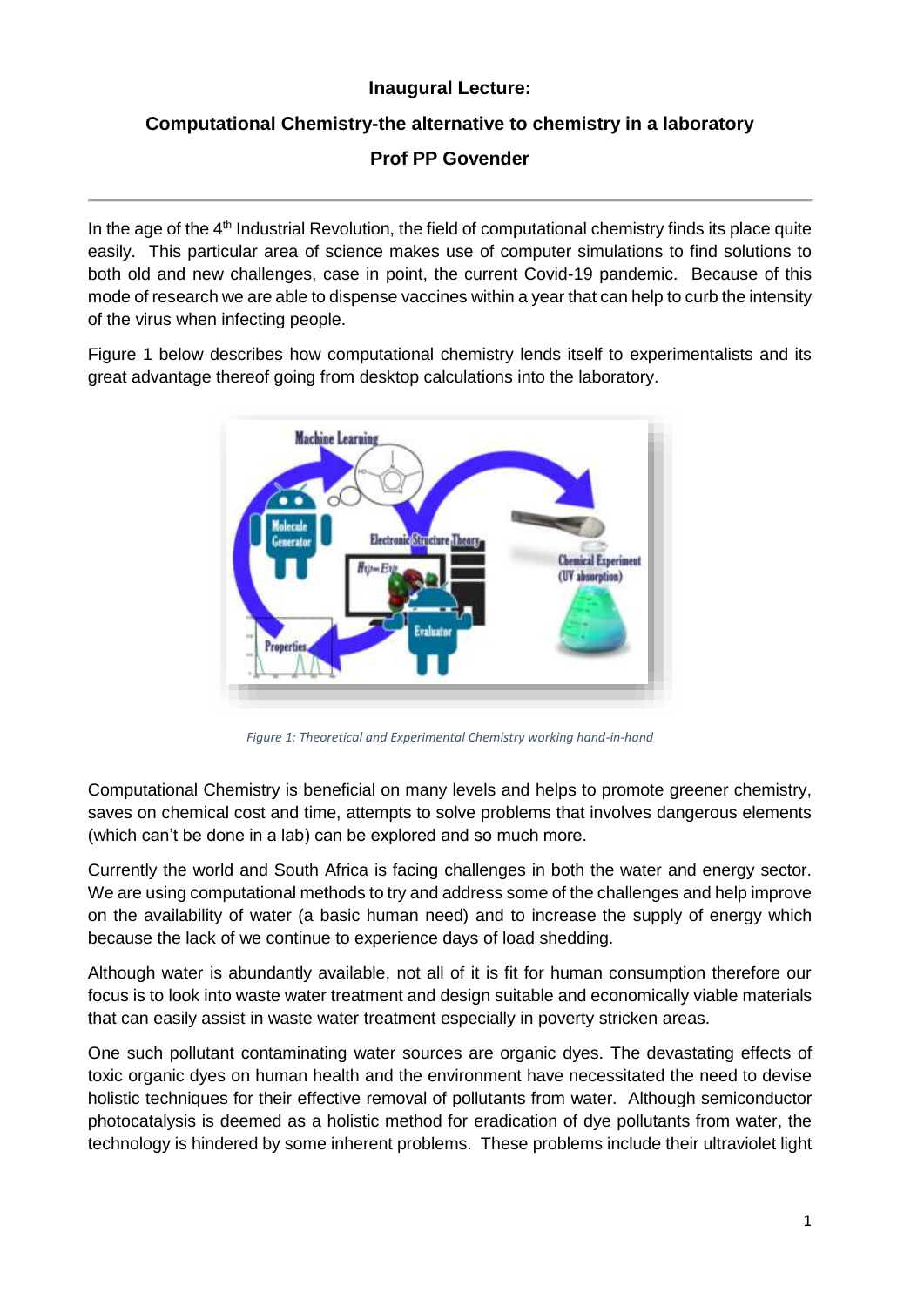activity instead of visible light due to their wide band gap, and the fast recombination rate of the photogenerated holes and electrons.

Figure 2 below, provides a schematic on the photocatalysis mechanism that occurs in the presence of visible light.



*Figure 2: Mechanism of Photocatalysis*

It is very important to design a material that can work in the visible range so that degradation of organic pollutants may be initiated and broken down into harmless chemicals. Therefore our research group places emphasis on the design of photocatalytic materials in order to assist with this process of decontaminating waste waters. So far we have worked on materials such as: multi-walled carbon nanotubes, La doped ZnO, Cubic SrTiO<sub>3</sub> with perovskite-type materials of the type,  $MTaO<sub>3</sub>$  (M=Na, K) and so forth.

For the perovskite-type materials, the  $MTaO<sub>3</sub>/STiO<sub>3</sub>(010)$  heterostructure showed high photocatalytic activity under visible light irradiation with good stability and reduced bandgap compared to the bulk SrTiO<sub>3</sub>. The heterostructures formed a type-II band alignment (Figure 3) to accelerate the interfacial charge transfer process and the photocatalytic activity.

By comparing the relative ratio of effective mass, we concluded that  $MTaO<sub>3</sub>/STIO<sub>3</sub>(010)$ heterostructures has not only superior mobility of charge carriers, but also higher separation of photoinduced electrons and holes. The band alignment results showed that the  $MTaO<sub>3</sub>/STIO<sub>3</sub>(010)$  heterostructures are highly efficient for pollutant degradation and energy conversion. In summary, this study showed a key role of  $SrTiO<sub>3</sub>$  as an electron donor to enhance the optical properties and stability of  $MTaO<sub>3</sub>/STiO<sub>3</sub>(010)$  heterostructures.



*Figure 3: Photocatalytic Materials with band II alignment*